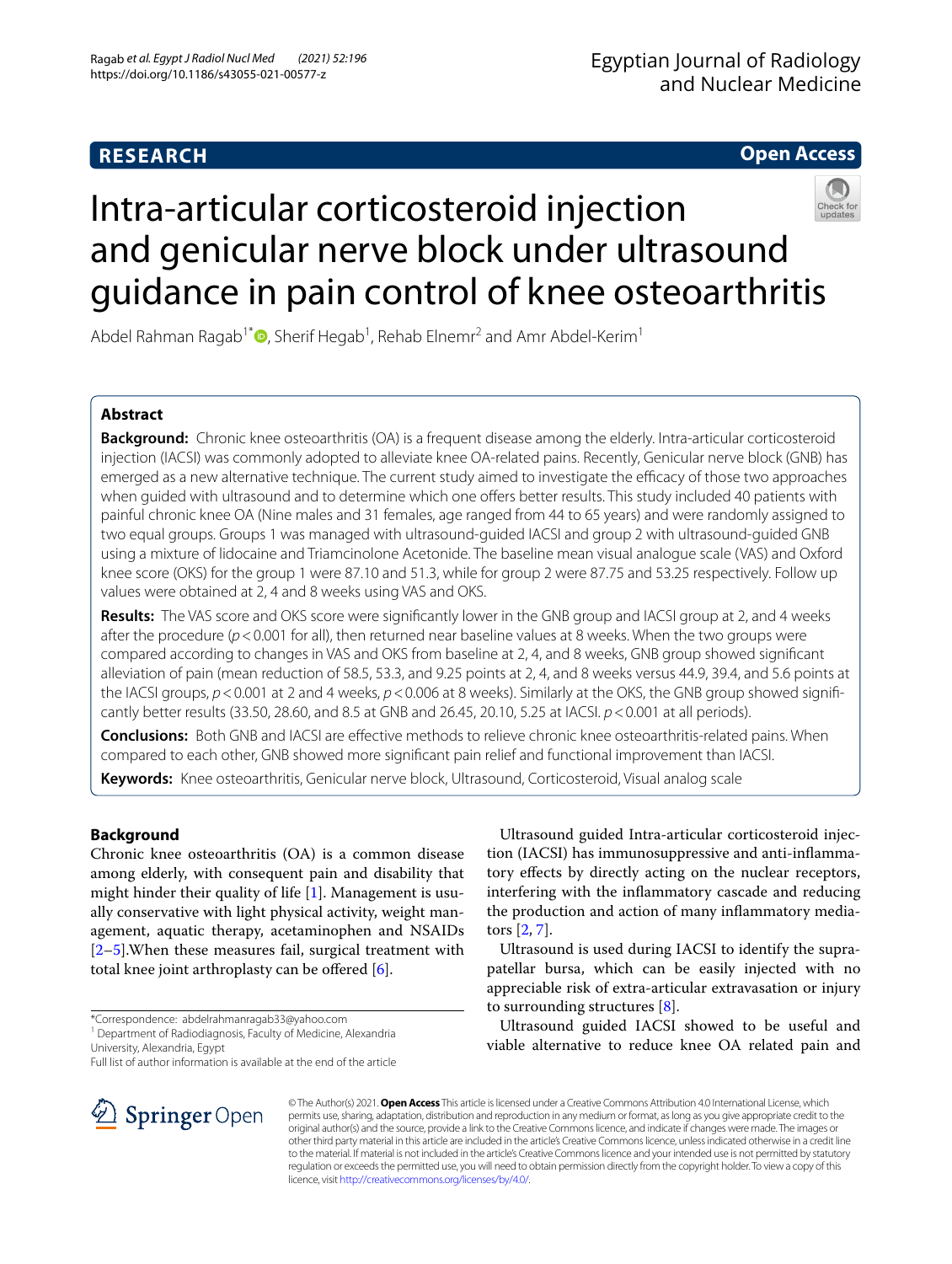improve functional capacity mainly on short term bases as evidenced by many studies  $[9-11]$  $[9-11]$ .

Genicular nerve block (GNB) has recently emerged as an alternative technique with very promising results to reduce OA related pains and improve functional status as evidenced by many recent studies [[1,](#page-5-0) [12](#page-5-8), [13\]](#page-5-9). It's based on the fact that genicular nerves are accompanied with genicular arteries, which can be easily identifed at certain anatomical land marks using ultrasound and confrmed with color Doppler [\[1](#page-5-0)].

Ultrasound is considered the best method to evaluate the nerves around the knee  $[14]$  and have many advantages as being readily available, accessible and cheaper without radiation hazards [[13](#page-5-9)].

This study aimed to investigate the efficacy of ultrasound guided intra-articular corticosteroid injection and genicular nerve block to control knee OA related symptoms and to compare the results obtained after both techniques.

# **Methods**

# **Patients**

This randomized prospective blinded study was carried out on all consecutive patients with radiologically proven symptomatic knee joint osteoarthritis not responding to medical treatment, referred to the university hospital for pain management from January 2019 to November 2020. The study protocol was approved by the local ethics committee before the start of the study. Radiological severity was assessed using the Kellgren and Lawrence global scale [[15\]](#page-5-11) as follow: Grade 0; means absence of radiological fnding; grade 1: suspected narrowing of joint space; grade 2 refers to osteophytes and possible narrowing; grade 3 is defned as multiple osteophytes, defnite narrowing of joint space and grade 4 comprises large osteophytes, marked narrowing of joint space.

All patients were evaluated by a consultant of physical medicine, rheumatology and rehabilitation. Patients with knee pain of moderate or greater intensity on most or all days for≥3 months, showing signifcant radiological OA (Kellgren-Lawrence grade 2 to 4) were initially included in the study. Patients with previous knee surgery, acute knee pain, connective tissue diseases afecting the knee joint, sciatic pain, previous intra-articular or peri-articular interventions and those who were lost to follow up to 8 weeks after knee joint injection were excluded. The study included 40 patients and were randomly distributed to two equal groups. Groups 1 was managed with ultrasound-guided IACSI and group 2 with ultrasound-guided GNB. All patients were blinded to the management

procedure. Informed written consent to participate in the study was obtained from all participants.

## **Interventional procedures**

All procedures were performed with patients placed in supine position, under complete aseptic conditions and were guided with ultrasound (ACUSON X 300, Siemens Healthineers AG, Erlangen, Germany) using a 10 MHz linear transducer. Single operator with four years' experience in ultrasound guided interventions performed all the injections. Evaluation of the management response at all follow up periods were assessed by another physician who was blind to the management procedure.

For the GNB group, GNB was carried out using the same technique previously described by Kim et al. [[1](#page-5-0)]. GNB target points for injection were close to the superior lateral, superior medial, and inferior medial genicular arteries that were identifed near the periosteal areas at the junctions of the epicondyle and the shafts of the femur and tibia and this was confrmed with Doppler ultrasound [[1\]](#page-5-0) (Fig. [1\)](#page-1-0).

Target point for the IACSI group was the suprapatellar bursa, determined as a thin anechoic space in the midlongitudinal ultrasound view, deep to the quadriceps tendon, and superfcial to the metaphysis of the femur, referring the superior margin of patella as a landmark to identify its inferior aspect [[8\]](#page-5-5) (Fig. [2](#page-2-0)).

All procedures were performed with a spinal needle (22 G) introduced with ultrasound guidance till reaching the designated target points at both groups. For the GNB group, a mixture of 20 mg of Triamcinolone Acetonide (TA) and 6 mL of lidocaine was equally divided and injected near each of three genicular arteries [[1\]](#page-5-0). While for the IACSI group, a total mixture of 6 cc consisting of

<span id="page-1-0"></span>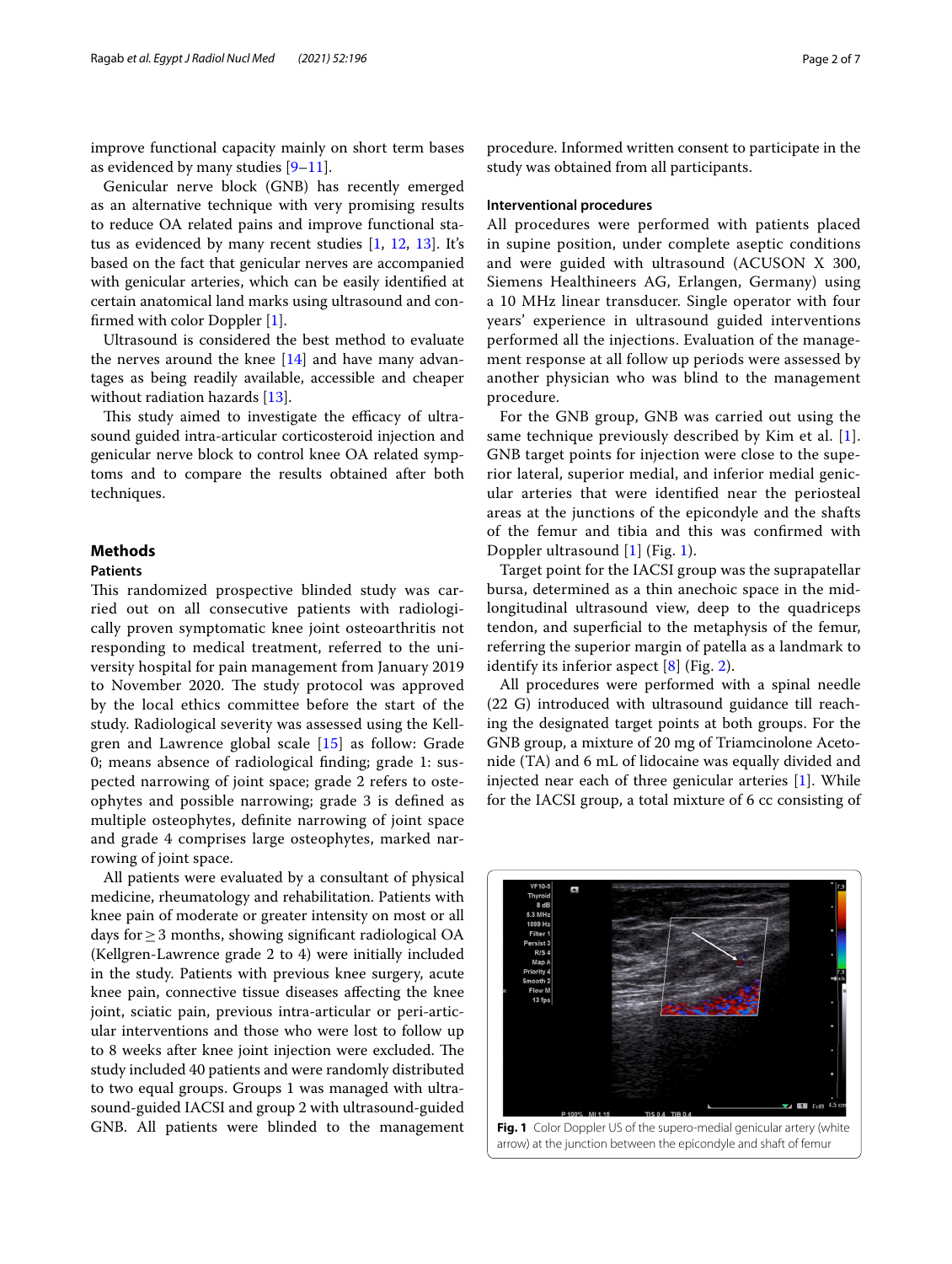

<span id="page-2-0"></span>1 mL TA (40 mg) and 5 mL lidocaine inside the suprapatellar bursa [[16,](#page-5-12) [17](#page-5-13)].

#### **Outcome measurements and follow‑up**

The severity of pain and the functional capacity of the managed knee joint were evaluated before procedures (as a baseline) and at 2, 4 and 8 weeks after injection at both groups using the visual analog score (VAS) and Oxford knee score (OKS) respectively.

VAS consisted of a graded scale from 0 to 100 (point zero: no pain and point 100 is unbearable pain) and patients were asked to plot a point that corresponds to their pain severity. OKS consist of 12-item questionnaires. Each question was scored from 1 to 5 (one is the least symptoms). Scores from the 12 questions were added to end with a total score between 12 and 60 (12 presents the most favorable outcome)  $[18]$  $[18]$  $[18]$ . The absolute values of these scores were collected and compared. The overall beneft from either techniques was evaluated and the diferences between the mean values of VAS and OKS obtained at initial pre-procedural baseline and those obtained at 2, 4 and 8 weeks were recorded separately.

Clinical success was defned as decrease of VAS score by at least 5 points [\[19\]](#page-5-15).

After the injection and during the whole period of follow up, patients were not instructed to adopt any particular recommendations or precautions, didn't receive any oral analgesics, and were not assigned to any rehabilitation program.

## **Statistical analysis**

Data were fed to the computer and analyzed using IBM SPSS software package version 20.0*.* (Armonk, NY: IBM Corp). Qualitative data were described using number and

<span id="page-2-1"></span>**Table 1** Comparison between the two studied groups according to diferent parameters

|                         | $IACSI (n=20)$   | GNB $(n=20)$     | p     |
|-------------------------|------------------|------------------|-------|
|                         |                  |                  |       |
| Sex                     |                  |                  |       |
| Male                    | 4 (20%)          | 5(25%)           | 1.000 |
| Female                  | 16 (80%)         | 15 (75%)         |       |
| Age (years)             |                  |                  |       |
| Min.-Max                | $47 - 63$        | $44 - 65$        | 0.806 |
| $Mean \pm SD$           | $58.05 \pm 3.76$ | $57.70 \pm 5.10$ |       |
| Kellgren lawrence score |                  |                  |       |
| 3                       | 15 (75%)         | 15 (75%)         | 1.000 |
| $\overline{4}$          | 5 (25%)          | 5(25%)           |       |
| Duration (years)        |                  |                  |       |
| Min.-Max                | $8 - 16$         | $7 - 17$         | 0.879 |
| $Mean + SD$             | $12.15 \pm 2.92$ | $12.30 \pm 3.26$ |       |
| Leg injected            |                  |                  |       |
| Right                   | 5 (25%)          | 11 (55%)         | 0.053 |
| Left                    | 15 (75%)         | 9(45%)           |       |

*p*: *p* value for comparing between the studied groups

percent. The Kolmogorov–Smirnov test was used to verify the normality of distribution. Quantitative data were described using range (minimum and maximum), mean, standard deviation, median, and interquartile range (IQR). Signifcance of the obtained results was judged at the 5% level.

Chi-square test was used for categorical variables to compare between diferent groups, Fisher's Exact Correction for chi-square when more than 20% of the cells have expected count less than 5, Student t-test For normally distributed quantitative variables, to compare between two studied groups, ANOVA with repeated measures for normally distributed quantitative variables, to compare between more than two periods or stages, Post Hoc test (Bonferroni adjusted) for pairwise comparisons, and Mann Whitney test For abnormally distributed quantitative variables, to compare between two studied groups.

# **Results**

The current study included 40 patients with symptomatic knee OA. Nine (22.5%) were males and 31 (77.5%) were females, their age ranging from 44 to 65 years. Twenty patients were managed with US guided IACSI and 20 with US guided GNB. For all patients, only a single knee with the most noticeable symptoms was injected.

There were no significant differences between patients treated with either techniques regarding demographics, disease duration, side of managed knee joint, or baseline radiographic disease severity (Table [1](#page-2-1)).

Technical success was achieved in all patients, as all genicular arteries and suprapatellar bursae were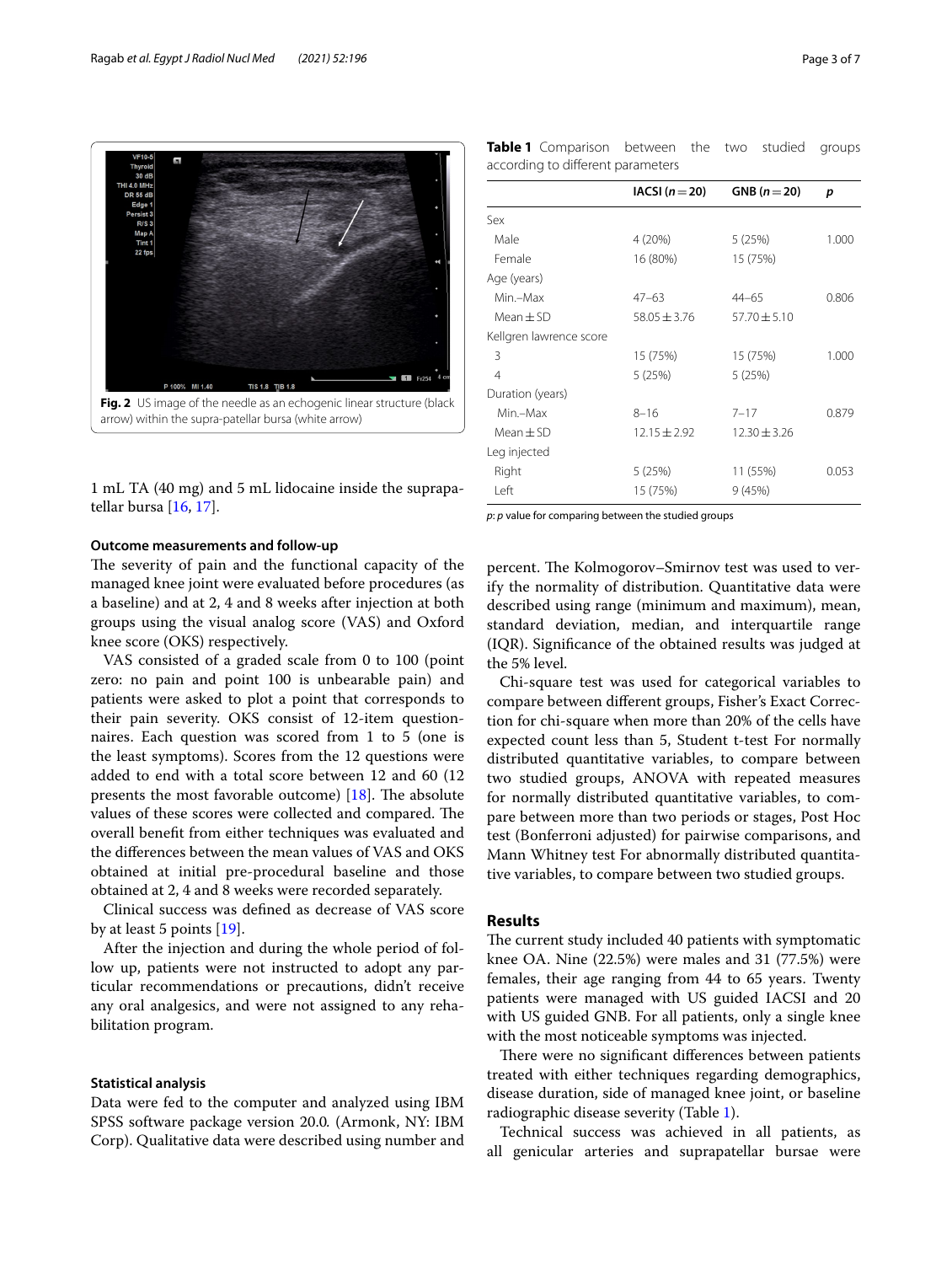<span id="page-3-0"></span>**Table 2** The improvement in VAS at 2, 4, and 8 weeks as compared to baseline values in each group

| VAS              | <b>Baseline</b> | 2 weeks      | 4 weeks      | 8 weeks        |
|------------------|-----------------|--------------|--------------|----------------|
| $IACSI (n = 20)$ |                 |              |              |                |
| Min-Max          | $75 - 95$       | $30 - 50$    | $35 - 55$    | $70 - 90$      |
| Mean + SD        | $8710 + 632$    | $4220+497$   | $4770 + 539$ | $8150 + 651$   |
| p                |                 | $< 0.001*$   | $< 0.001*$   | < 0.804        |
| $GNB (n = 20)$   |                 |              |              |                |
| Min-Max          | $80 - 95$       | $15 - 40$    | $20 - 45$    | $60 - 90$      |
| $Mean + SD$      | $8775 + 368$    | $7975 + 613$ | $3425 + 613$ | $78.50 + 6.71$ |
| р                |                 | $< 0.001*$   | $< 0.001*$   | < 0.764        |

*p*: *p* value for comparing between baseline and each period in two groups \* : Statistically signifcant at *p*≤0.05

<span id="page-3-1"></span>**Table 3** The improvement in OKS at 2, 4, and 8 weeks as compared to baseline values in each group

| OKS              | <b>Baseline</b> | 2 weeks        | 4 weeks          | 8 weeks        |
|------------------|-----------------|----------------|------------------|----------------|
| $IACSI (n = 20)$ |                 |                |                  |                |
| Min –Max         | $45 - 55$       | $20 - 30$      | $25 - 35$        | $40 - 50$      |
| Mean + SD        | $51.30 + 3.21$  | $7485 + 403$   | $31.20 \pm 3.04$ | $46.05 + 3.39$ |
| р                |                 | $< 0.001*$     | $< 0.001*$       | < 0.802        |
| $GNB (n = 20)$   |                 |                |                  |                |
| Min-Max          | $50 - 57$       | $15 - 25$      | $20 - 30$        | $40 - 50$      |
| $Mean + SD$      | $53.25 + 2.59$  | $19.75 + 1.97$ | $74.65 \pm 2.01$ | $44.75 + 3.80$ |
| р                |                 | $< 0.001*$     | $< 0.001*$       | < 0.795        |

*p*: *p* value for comparing between baseline and each periods in two groups

\* : Statistically signifcant at *p*≤0.05

identifed and injected successfully with ultrasound guidance. No drug or procedural-related adverse efects were recorded.

Clinical success in term of pain reduction and improved knee joint movements were achieved in all patients at both groups. Mean VAS had significantly dropped from 87.10 and 87.75 at IACSI and GNB groups respectively to a mean of 42.2 and 29.25 at 2 weeks and a mean of 47.7 and 34.25 at 4 weeks. This was statistically significant (*p* < 0.001). At 8 weeks' post injection, patients reported recurrence of pain intensity to approach the pre-procedure baseline at both groups (81.5 and 78.5), nevertheless this was not statistically significant  $(p < 0.804$  and  $p < 0.764$ ) (Table [2](#page-3-0)).

Similarly, the overall functional capacity of managed knee joints had signifcantly improved at 2 and 4 weeks after the procedure (mean pre-procedure baseline of 51.3 and 53.25, was reduced to 24.85 and 19.75 at 2 weeks and to 31.20 and 24.65 at 4 weeks for the IACSI <span id="page-3-2"></span>**Table 4** Comparison between GNB and IACSI groups according to decrease in VAS from baseline

| Decrease in VAS<br>from baseline | $IACSI (n=20)$  | GNB $(n=20)$   | р             |
|----------------------------------|-----------------|----------------|---------------|
| Baseline-2 week                  |                 |                |               |
| Min –Max                         | $35 - 55$       | $50 - 67$      | $\leq 0.001*$ |
| Mean $+$ SD                      | $44.90 + 6.09$  | $58.50 + 4.52$ |               |
| Baseline-4 week                  |                 |                |               |
| Min –Max                         | $28 - 50$       | $45 - 62$      | $\leq 0.001*$ |
| Mean $+$ SD                      | $39.40 + 6.48$  | $53.50 + 4.52$ |               |
| Baseline-8 week                  |                 |                |               |
| Min –Max                         | $2 - 10$        | $0 - 20$       | $0.006*$      |
| $Mean + SD$                      | $5.60 \pm 1.93$ | $9.25 + 5.37$  |               |

*p*: *p* value for comparing between the studied groups

\* : Statistically signifcant at *p*≤0.05

<span id="page-3-3"></span>**Table 5** Comparison between GNB and IACSI groups according to decrease in OKS from baseline

| Decrease in OKS | $IACSI (n=20)$ | GNB $(n=20)$   | р             |
|-----------------|----------------|----------------|---------------|
| Baseline-2 week |                |                |               |
| Min –Max        | $20 - 30$      | $30 - 37$      | $< 0.001*$    |
| Mean $+$ SD     | $76.45 + 3.61$ | $33.50 + 2.70$ |               |
| Baseline-4 week |                |                |               |
| Min-Max         | $15 - 25$      | $25 - 32$      | $< 0.001*$    |
| $Mean + SD$     | $20.10 + 2.94$ | $78.60 + 7.60$ |               |
| Baseline-8 week |                |                |               |
| Min-Max         | $2 - 10$       | $5 - 12$       | $\leq$ 0.001* |
| Mean $\pm$ SD   | $525 + 148$    | $8.5 + 2.5$    |               |
|                 |                |                |               |

*p*: *p* value for comparing between the studied groups

\* : Statistically signifcant at *p*≤0.05

and GNB respectively). Improvement was statistically significant for both groups  $(p < 0.001)$ . At 8 weeks, this result was not sustained (mean increased to 46.05 and 44.75), yet was not statistically significant ( $p < 0.802$  and *p* < 0.795) (Table [3\)](#page-3-1).

When comparing the mean change of VAS and OKS at 2, 4 and 8 weeks from baseline values for both groups, GNB group showed signifcantly improved pain and functional capacity at all follow up periods as compared to IACSI group. At VAS, GNB group attained a mean reduction of 58.5, 53.3 and 9.25 points at 2, 4 and 8 weeks respectively compared to 44.9, 39.4 and 5.6 points at IACSI gorups  $(p < 0.001$  at 2 and 4 weeks and was  $< 0.006$ at 8 weeks) (Table [4\)](#page-3-2).

Simiarly at OKS, the GNB group showed siginifctanly better results ( 33.50, 28.60 and 8.5 at GNB and 26.45, 20.10, 5.25 at IACSI (*p* < 0.001 at all periods) (Table [5](#page-3-3)).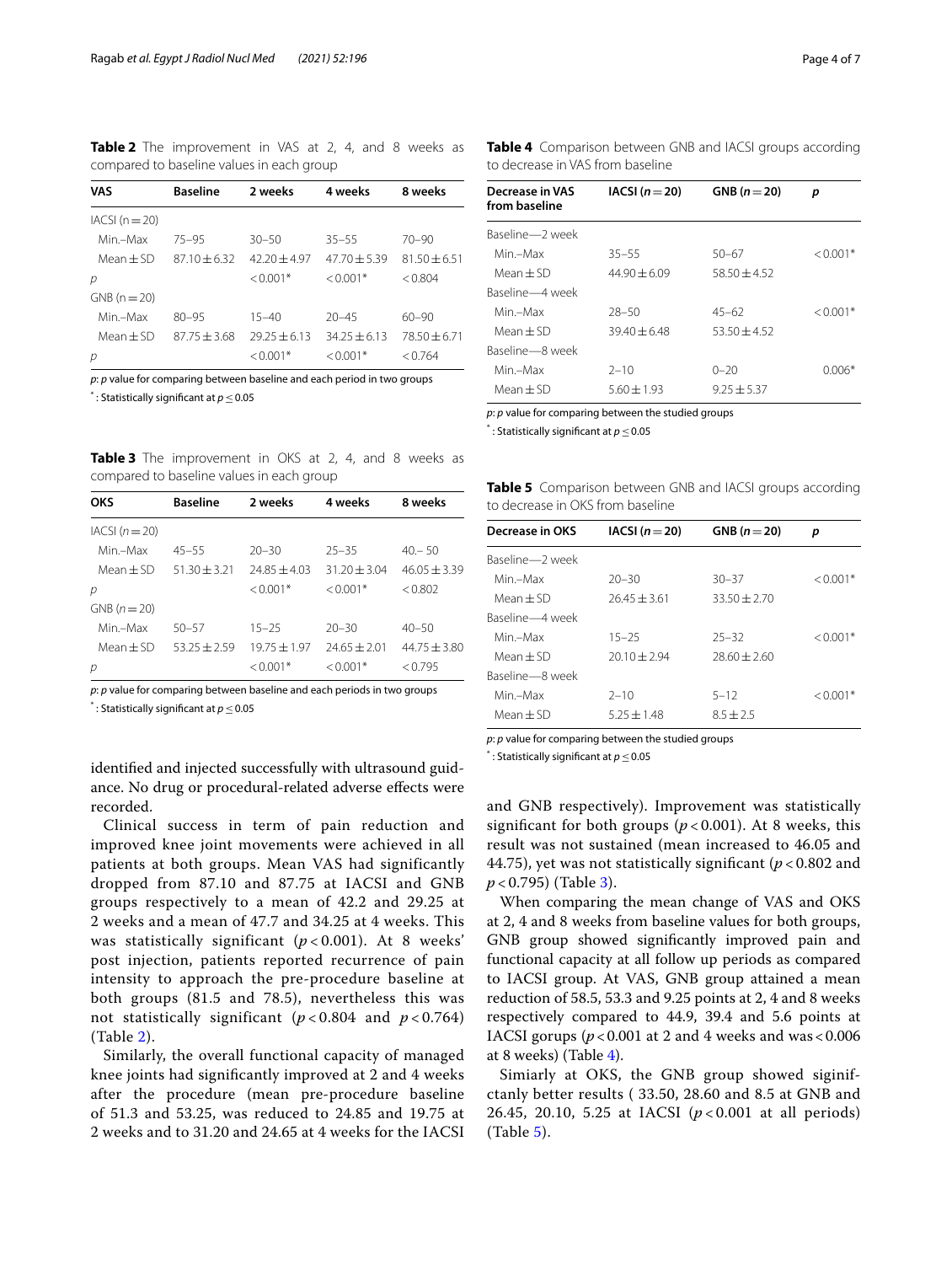## **Discussion**

Knee joint Osteoarthritis presents a common health problem that compromises the quality of life of the elderly population. Medical treatment is not always successful and total knee arthroplasty may not be suitable for every patient who might not be candidate for such a major surgery [[6](#page-5-3)].

GNB is a relatively novel technique developed to relieve chronic OA related pains with reported high efficacy  $[20]$  $[20]$ . Ultrasound guided GNB showed more efective clinical results when compared to blind injections in a randomized clinical trial of 40 patients [[12\]](#page-5-8). Furthermore, Kim et al.  $[13]$  $[13]$  compared the efficacy of GNB when performed with ultrasound and with fuoroscopy in a series of 61 patients. They showed no significant difference in terms of efficacy between both groups, nevertheless ultrasound guidance has the merit to avoid exposure to radiation for the physician and the patients. In this study we referred only to ultrasound to guide our procedures for many reasons. First, due to lacking enough experience to perform blind injections. Furthermore, ultrasound is readily available and accessible in intervention unit without disturbing the workflow of the busy and irradiating angio-suits.

In the present study, patients reported a signifcant reduction in pain intensity and functional improvement at 2 and 4 weeks following GNB. However, this favorable result was not maintained at 8 weeks. Similar favorable results were published in a series of 48 patients till 4 weeks after GNB, and had returned to baseline at 8 weeks post-procedure [[1\]](#page-5-0).

In the current study GNB was performed using a mixture of corticosteroids (TA) and local anesthetic  $(2\%$  lidocaine). Efficacy of this mixture was shown in the study of Kim et al. [[1](#page-5-0)] who divided their enrolled 48 patients in two equal groups, group one was injected with this same mixture and group two with only anesthetic. They showed that the addition of steroids yielded better results in VAS and OKS at 2 and 4 weeks, still regression of results to baseline occurred at 8 weeks.

In a series of 28 patients with refractory pain after total knee arthroplasty, GNB with steroid analgesic mixture yielded the same short term efect when compared to radiofrequency ablation of the genicular nerves, yet the improvement after radiofrequency was sustained till 6 month [\[21](#page-5-17)].

Intra-articular corticosteroid injection (IACSI) is a traditional way to control OA related pains [[22,](#page-6-0) [23\]](#page-6-1). IACSI was performed through suprapatellar bursal injection and under ultrasound guidance. IACSI was usually carried out blindly, however in a study of 99 patients; US-guided IASCI showed signifcantly better results than blind injections, with lower incidence of soft tissue infltration and better intraarticular delivery of the drug [[8\]](#page-5-5). Similarly, results with US guidance surpassed those guided with fuoroscopy [\[8](#page-5-5)].

Moreover, as compared to fuoroscopy, ultrasound offers more precise localization of the bursa while avoiding all fuoroscopy related radiation hazards [[8\]](#page-5-5).

In a meta-analysis of 1767 patients, Jüni et al. [\[9](#page-5-6)] compared the efficacy of intraarticular injection of steroids versus a placebo. Steroids injection showed moderate improvement of pain at 2 weeks, and declined to small and no efect at 13 weeks. At 26 weeks' post injection, no efect was recorded. Function improvement showed to be small to moderate after steroid injection at 1–2 weeks, with no evident effect at 13 weeks. All data were finally pointing to short term benefcial efect of steroids and no recorded benefits at 6 months after injection. This was coherent to our results showing favorable response only till 4 weeks. When the results of steroid injection were compared to intraarticular injection of hyaluronic acid (HA), steroids were more efective in short term reduction of pain (up to one month), whereas HA injection carried long term efect up to 6 months [\[24](#page-6-2)].

In the current study a mixture corticosteroid and a local anesthetic was used as in the IASCI group. Local anesthetic has the merit to provide immediate relief of pain from intra-articular pathology, to dilute the steroid agent, and to decrease or avoid the post-injection fare [\[25](#page-6-3), [26](#page-6-4)]. Added benefcial efect of mixing a local anesthetic with steroids for intraarticular injection was reported by Jørgensen et al. [[27\]](#page-6-5) who showed signifcant immediate pain reduction that was maintained up to 2 weeks.

When the results obtained after GNB and IACSI were compared, it was found that GNB was signifcantly more efective than IACSI to relieve pain and to improve the knee function.

To the best of our knowledge, results of IASCI and GNB had not been directly compared in the available literature. Yilmaz et al. [\[28](#page-6-6)] compared results of IACSI alone and when combined with GNB. They showed signifcantly better results when GNB was added as it seemed to enhance the analgesic effect, significantly improved the functional capacity and contributed to better healing process (expressed in increased thickness of the knee cartilage, patellar and quadriceps tendons and quadriceps muscle cross-sectional area).

Many limitations exist in this study. First; the included number of patients is still limited and this could have afected the power of statistics. Second, most of included patients had diferent educational levels and already suffered from diferent comorbidities, this could alter their subjective perception to pain improvement. Moreover, a change in emotional status of the patient (notably when long time passes after the intervention) might defnitely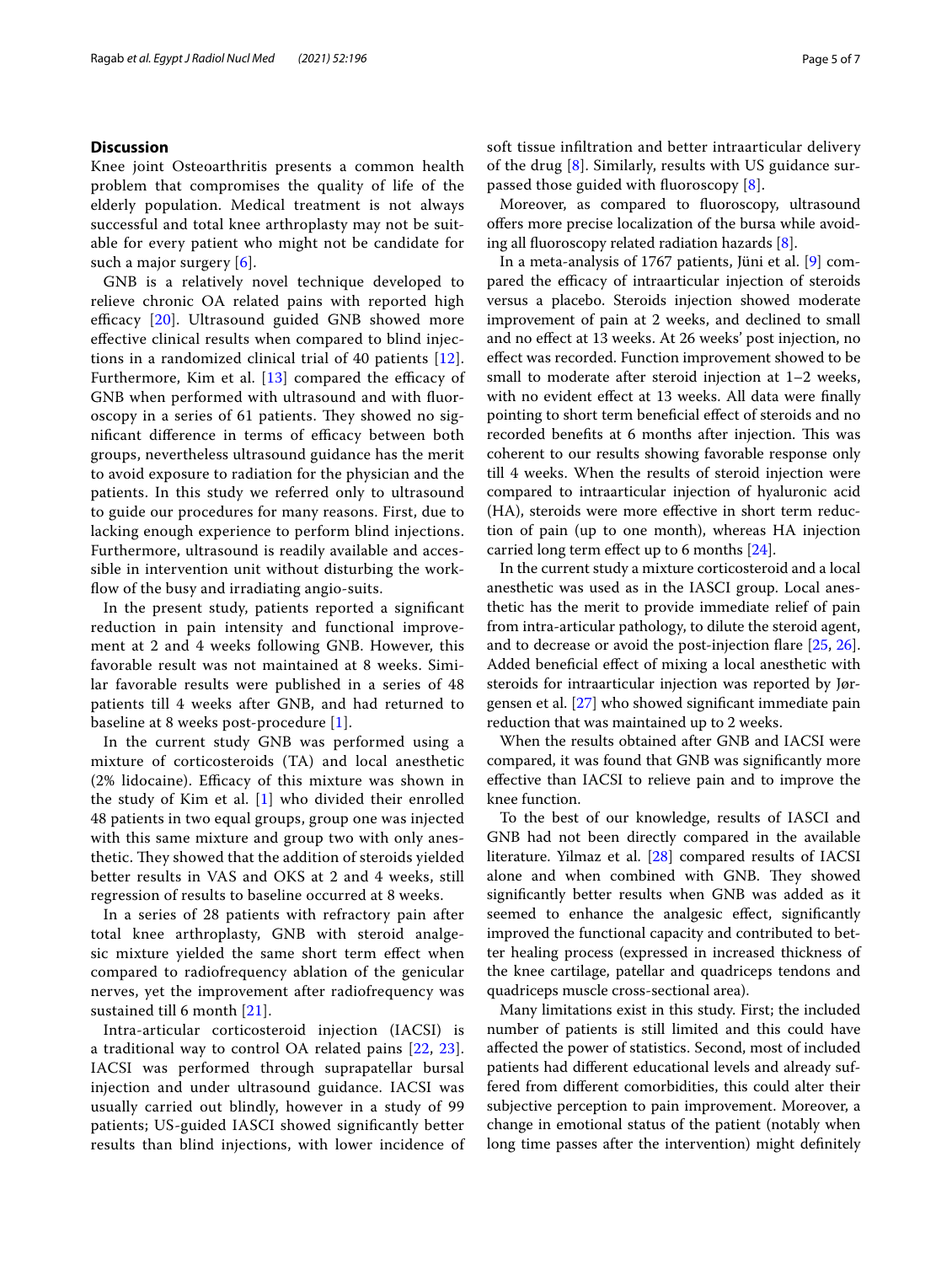alter their perception to long term benefcial results of such loco regional treatments. Third; the study lacked a control group, consequently we couldn't asses the placebo efect especially in the frst weeks after treatment. Lastly; single operator performed all the injections.

# **Conclusions**

Both GNB and IACSI are efective to alleviate knee osteoarthritis-related pains and improve functional status up to 4 weeks. When compared to each other, GNB is found to be more efective. Still comparative studies with larger populations are required to validate this data.

#### **Abbreviations**

GNB: Genicular nerve block; IACSI: Intra-articular corticosteroid injection; VAS: Visual analog scale; OKS: Oxford knee score; OA: Osteoarthritis; TA: Triamcinolone acetonide; HA: Hayluronic acid.

#### **Acknowledgements**

Not applicable.

#### **Authors' contributions**

AR: designed the work, acquisition and analysis and interpretation of data. SH: designed the work and substantively revised it. RE: designed the work and data analysis. AA: designed the work, acquisition and analysis and substantively revised it. All authors read and approved the manuscript.

#### **Funding**

None.

## **Availability of data and materials**

The datasets used and/or analyzed during the current study are available from the corresponding author on reasonable request.

### **Declarations**

#### **Ethics approval and consent to participate**

This study was approved by the Research Ethics Committee of the Faculty of Medicine at Alexandria University in Egypt (IRB NO: 00012098, FWA NO: 00018699) on 24/10/2019 with serial number 0106129. All patients included in this study gave written informed consent to participate in this research.

#### **Consent for publication**

All patients included in this research gave written informed consent to publish the data contained within this study.

#### **Competing interests**

The authors declare that they have no competing interests.

#### **Author details**

<sup>1</sup> Department of Radiodiagnosis, Faculty of Medicine, Alexandria University, Alexandria, Egypt. <sup>2</sup> Department of Physical Medicine Rheumatology and Rehabilitation, Faculty of Medicine, Alexandria University, Alexandria, Egypt.

Received: 31 March 2021 Accepted: 31 July 2021 Published online: 09 August 2021

#### **References**

<span id="page-5-0"></span>Kim DH, Choi SS, Yoon SH, Lee SH, Seo DK, Lee IG et al (2018) Ultrasoundguided genicular nerve block for knee osteoarthritis: a double-blind,

- <span id="page-5-1"></span>2. Robinson WH, Lepus CM, Wang Q, Raghu H, Mao R, Lindstrom TM et al (2016) Low-grade infammation as a key mediator of the pathogenesis of osteoarthritis. Nat Rev Rheumatol 12(10):580–592
- 3. Nelson AE, Allen KD, Golightly YM, Goode AP, Jordan JM (2014) A systematic review of recommendations and guidelines for the management of osteoarthritis: the chronic osteoarthritis management initiative of the U.S. bone and joint initiative. Semin Arthritis Rheum 43(6):701–712
- 4. Sharma V, Anuvat K, John L, Davis M (2017) Scientifc American pain management-arthritis of the knee. Pain related disease states, Decker
- <span id="page-5-2"></span>5. Hochberg MC, Altman RD, April KT, Benkhalti M, Guyatt G, McGowan J et al (2012) American College of Rheumatology 2012 recommendations for the use of nonpharmacologic and pharmacologic therapies in osteoarthritis of the hand, hip, and knee. Arthritis Care Res (Hoboken) 64(4):465–474
- <span id="page-5-3"></span>6. Santaguida PL, Hawker GA, Hudak PL, Glazier R, Mahomed NN, Kreder HJ et al (2008) Patient characteristics afecting the prognosis of total hip and knee joint arthroplasty: a systematic review. Can J Surg 51(6):428–436
- <span id="page-5-4"></span>7. Richards MM, Maxwell JS, Weng L, Angelos MG, Golzarian J (2016) Intraarticular treatment of knee osteoarthritis: from anti-infammatories to products of regenerative medicine. Phys Sports Med 44(2):101–108
- <span id="page-5-5"></span>8. Bum Park Y, Ah Choi W, Kim YK, Chul Lee S, Hae Lee J (2012) Accuracy of blind versus ultrasound-guided suprapatellar bursal injection. J Clin Ultrasound 40(1):20–25
- <span id="page-5-6"></span>9. Jüni P, Hari R, Rutjes AWS, Fischer R, Silletta MG, Reichenbach S et al (2015) Intra-articular corticosteroid for knee osteoarthritis. Cochrane Database Syst Rev 10:CD005328.
- 10. Saltychev M, Mattie R, McCormick Z, Laimi K (2020) The magnitude and duration of the effect of intra-articular corticosteroid injections on pain severity in knee osteoarthritis: a systematic review and meta-analysis. Am J Phys Med Rehabil 99(7):617–625
- <span id="page-5-7"></span>11. Najm A, Alunno A, Gwinnutt JM, Weill C, Berenbaum F (2021) Efficacy of intra-articular corticosteroid injections in knee osteoarthritis: a systematic review and meta-analysis of randomized controlled trials. Joint Bone Spine 88(4):105198
- <span id="page-5-8"></span>12. Cankurtaran D, Karaahmet OZ, Yildiz SY, Eksioglu E, Dulgeroglu D, Unlu E (2020) Comparing the efectiveness of ultrasound guided versus blind genicular nerve block on pain, muscle strength with isokinetic device, physical function and quality of life in chronic knee osteoarthritis: a prospective randomized controlled study. Korean J Pain 33(3):258–266
- <span id="page-5-9"></span>13. Kim DH, Lee MS, Lee S, Yoon SH, Shin JW, Choi SS (2019) A prospective randomized comparison of the efficacy of ultrasound- vs fluoroscopyguided genicular nerve block for chronic knee osteoarthritis. Pain Phys 22(2):139–146
- <span id="page-5-10"></span>14. Sconfenza LM, Albano D, Allen G, Bazzocchi A, Bignotti B, Chianca V et al (2018) Clinical indications for musculoskeletal ultrasound updated in 2017 by European Society of Musculoskeletal Radiology (ESSR) consensus. Eur Radiol 28(12):5338–5351
- <span id="page-5-11"></span>15. Kellgren JH, Lawrence JS (1957) Radiological assessment of osteo-arthrosis. Ann Rheum Dis 16(4):494–502
- <span id="page-5-12"></span>16. Sh SN, Ram GG (2019) Is intra articular injection of triamcinolone acetonide a better option in management for primary osteoarthritis knee than methylprednisolone acetate? Int J Res Orthop 5(3):515
- <span id="page-5-13"></span>17. Cardone DA, Tallia AF (2002) Joint and soft tissue injection. Am Fam Phys 66(2):283–288
- <span id="page-5-14"></span>18. Dawson J, Fitzpatrick R, Murray D, Carr A (1998) Questionnaire on the perceptions of patients about total knee replacement. J Bone Joint Surg Br 80(1):63–69
- <span id="page-5-15"></span>19. Sconfenza LM, Albano D, Messina C, Gitto S, Guarrella V, Perfetti C et al (2020) Ultrasound-guided percutaneous tenotomy of the long head of biceps tendon in patients with symptomatic complete rotator cuff tear in vivo non-controlled prospective study. J Clin Med 9(7):2114
- <span id="page-5-16"></span>20. McCormick ZL, Korn M, Reddy R, Marcolina A, Dayanim D, Mattie R et al (2017) Cooled radiofrequency ablation of the genicular nerves for chronic pain due to knee osteoarthritis: six-month outcomes. Pain Med 18(9):1631–1641
- <span id="page-5-17"></span>21. Qudsi-Sinclair S, Borrás-Rubio E, Abellan-Guillén JF, Padilla Del Rey ML, Ruiz-Merino G (2017) A comparison of genicular nerve treatment using either radiofrequency or analgesic block with corticosteroid for pain after